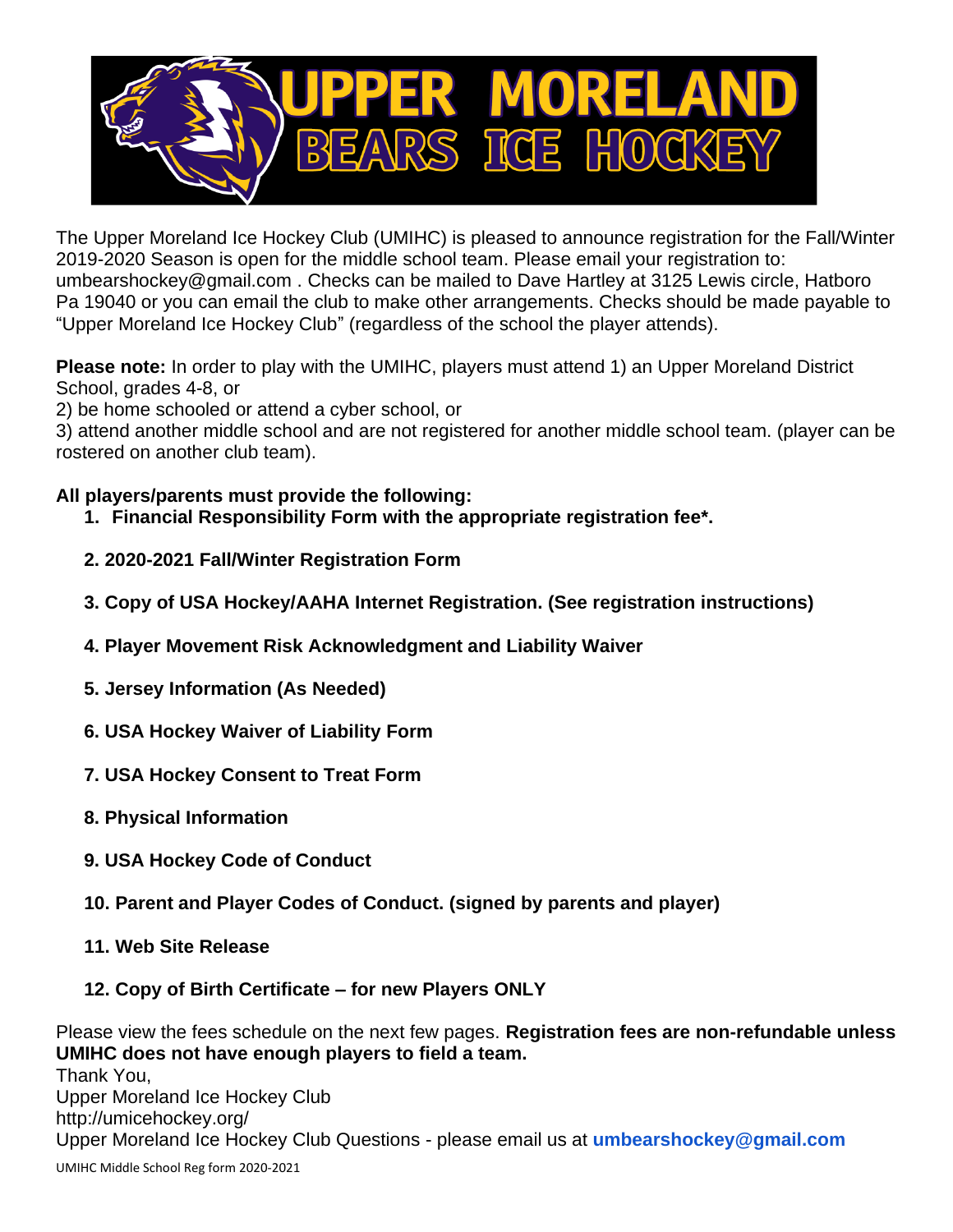### **Financial Responsibility Form 2020/21**

As Parent(s) / Guardians(s) of \_\_\_\_\_\_\_\_\_\_\_\_\_\_\_\_\_\_\_\_\_\_\_\_\_\_\_\_\_\_\_, I / (We) agree to be financially responsible for all Player Fees associated with the Upper Moreland Ice Hockey Club ("UMIHC") program for the 2020– 2021 Season for the aforenoted player. Player Fees may include registration and program fees as indicated on the following schedule. Additionally, Player Fees may include costs accessed for damage to facilities, locker rooms, etc., used in connection with UMIHC practices, games or other UMIHC or team events which are caused by, or in part by the aforenoted player. I / (We) also agree to full financial responsibility even in the event that playing or participation privileges are suspended and/or terminated due to academic, injury or disciplinary matters. I / (We) further acknowledge that according to the by-laws of the UMIHC that a player who resigns or otherwise voluntarily terminates his or her participation is not entitled to any refund or credit for amounts paid or due the UMIHC.

### *The Player Fees and payment structure for the 2020 - 2021 season is as follows:* **Non-Refundable Deposit \$200 Payable at Registration**

Second Installment September 31, 2020 \$150 to total \$350 paid Third Installment October 30, 2020 \$150 to a total of \$500 paid Fourth Installment November 31, 2020 \$150 to a total of \$650 paid.

### **TOTAL (Less USA Hockey and AAHA registration) \$ 650**

Players and coaches are required to register with USA Hockey (USAH) and Atlantic Amateur Hockey Association (AAHA). The registration confirmation (bar code sheet) must be submitted after May 1 and before Sept 15th. Registration for both can be accomplished at www.usahockey.com. See detailed instructions on page 4.

Any player not paid or in good standing by the installment due date will not be permitted on the ice for any further practices or games.

(We) understand the nature of the Player Fees and agree to be financially responsible.

Parent / Guardian Date

Parent / Guardian Date

*\*\*The total season fee is an estimate and is dependent upon registration and is subject to change.*

\_\_\_\_\_\_\_\_\_\_\_\_\_\_\_\_\_\_\_\_\_\_\_\_\_\_\_\_\_\_\_\_\_\_\_\_\_\_\_\_\_\_\_\_\_\_\_\_\_\_\_\_\_\_\_\_\_\_\_\_\_\_\_\_\_\_ \_\_\_\_\_\_\_\_\_\_

\_\_\_\_\_\_\_\_\_\_\_\_\_\_\_\_\_\_\_\_\_\_\_\_\_\_\_\_\_\_\_\_\_\_\_\_\_\_\_\_\_\_\_\_\_\_\_\_\_\_\_\_\_\_\_\_\_\_\_\_\_\_\_\_\_\_ \_\_\_\_\_\_\_\_\_\_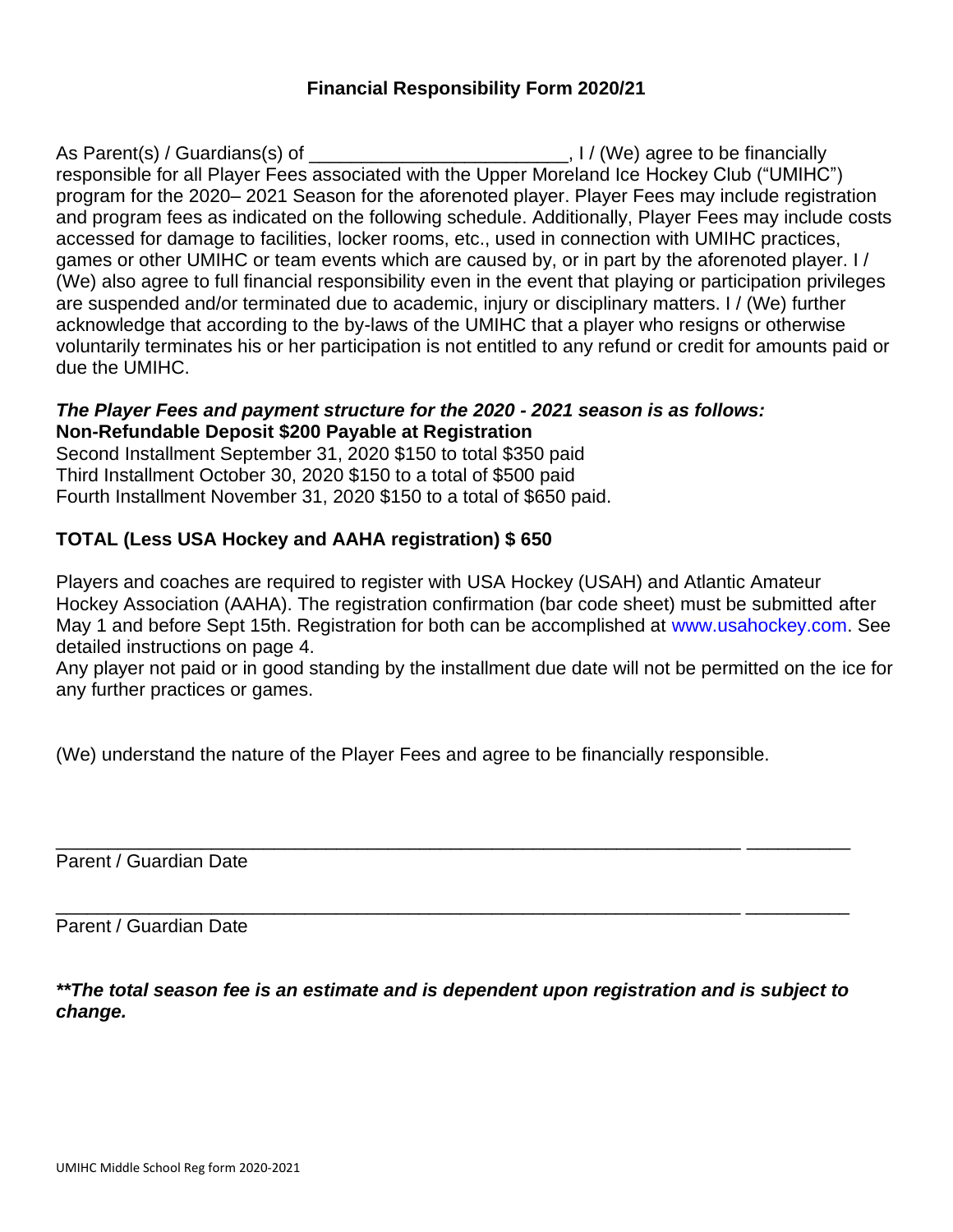### **2020-2021 Fall/Winter Registration Form**

| Height ___________________________ Weight ______________                                      |  |  |
|-----------------------------------------------------------------------------------------------|--|--|
| POSITION(S) Check all that apply: forward ____________ defense ____________ goalie __________ |  |  |

*\*\*All players must be registered with USA Hockey/AAHA. Please attach a copy of your confirmation number with this registration form. If you are registered with a travel team, use*  **the same confirmation number. Do not register twice. (see pg 4 for further USA Hockey info.)** 

|  | Address if different: _________________________Cell Phone #:____________________ |  |
|--|----------------------------------------------------------------------------------|--|
|  |                                                                                  |  |
|  |                                                                                  |  |
|  |                                                                                  |  |
|  |                                                                                  |  |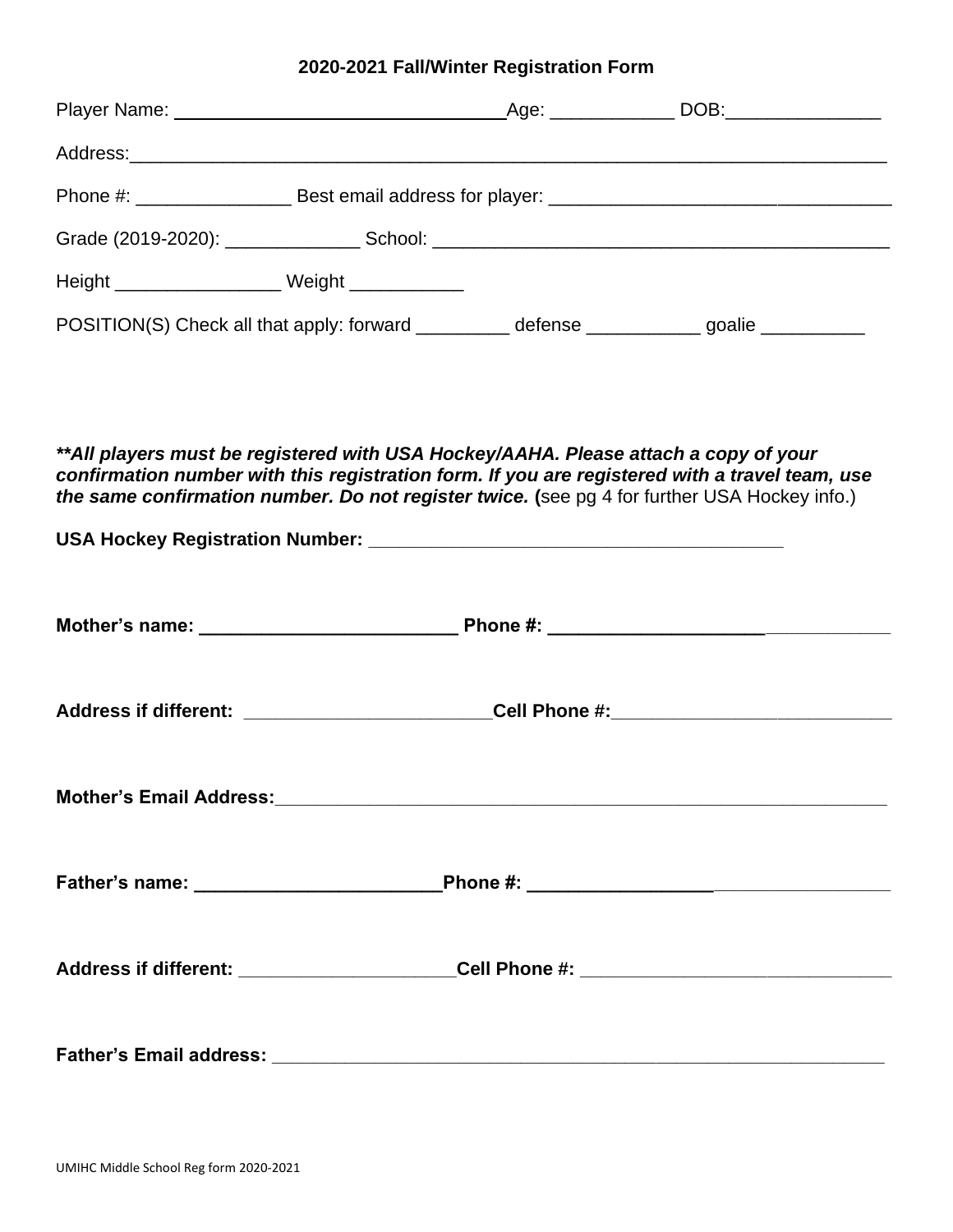### **Release of liability, Acknowledgement of Risk:**

Upon entering events sponsored by UMIHC and/or its member districts, I/we agree to abide by the rules of the UMIHC as currently published. I/we understand and appreciate that participation or observation of the sport constitutes a risk to me/us of serious injury, including permanent paralysis or death. I/we voluntarily and knowingly recognize, accept and assume this risk, and release UMIHC and its officials from any liability.

\*The UMIHC is required to follow all league and USAH guidelines and requirements with respect to Covid-19. Following these requirements may result in a player(s) or coach(s) not being permitted to participate in club activities for a period of time.

**\_\_\_\_\_\_\_\_\_\_\_\_\_\_\_\_\_\_\_\_\_\_\_\_\_\_\_\_\_\_\_\_\_\_\_\_\_\_\_\_\_\_\_\_\_\_\_\_\_\_\_\_\_\_\_\_\_\_\_\_\_\_\_\_\_\_\_\_\_\_\_**

**Participant's Signature: Constant in the set of the set of the set of the set of the set of the set of the set of the set of the set of the set of the set of the set of the set of the set of the set of the set of the se** 

**Parent/Guardian Name (Print):**

**Parent/Guardian**

**Signature:\_\_\_\_\_\_\_\_\_\_\_\_\_\_\_\_\_\_\_\_\_\_\_\_\_\_\_\_\_\_\_\_\_\_\_\_\_\_\_\_\_\_\_\_\_\_\_\_\_\_\_\_\_\_\_\_\_\_\_\_\_\_\_\_\_\_\_\_**

UMIHC Middle School Reg form 2020-2021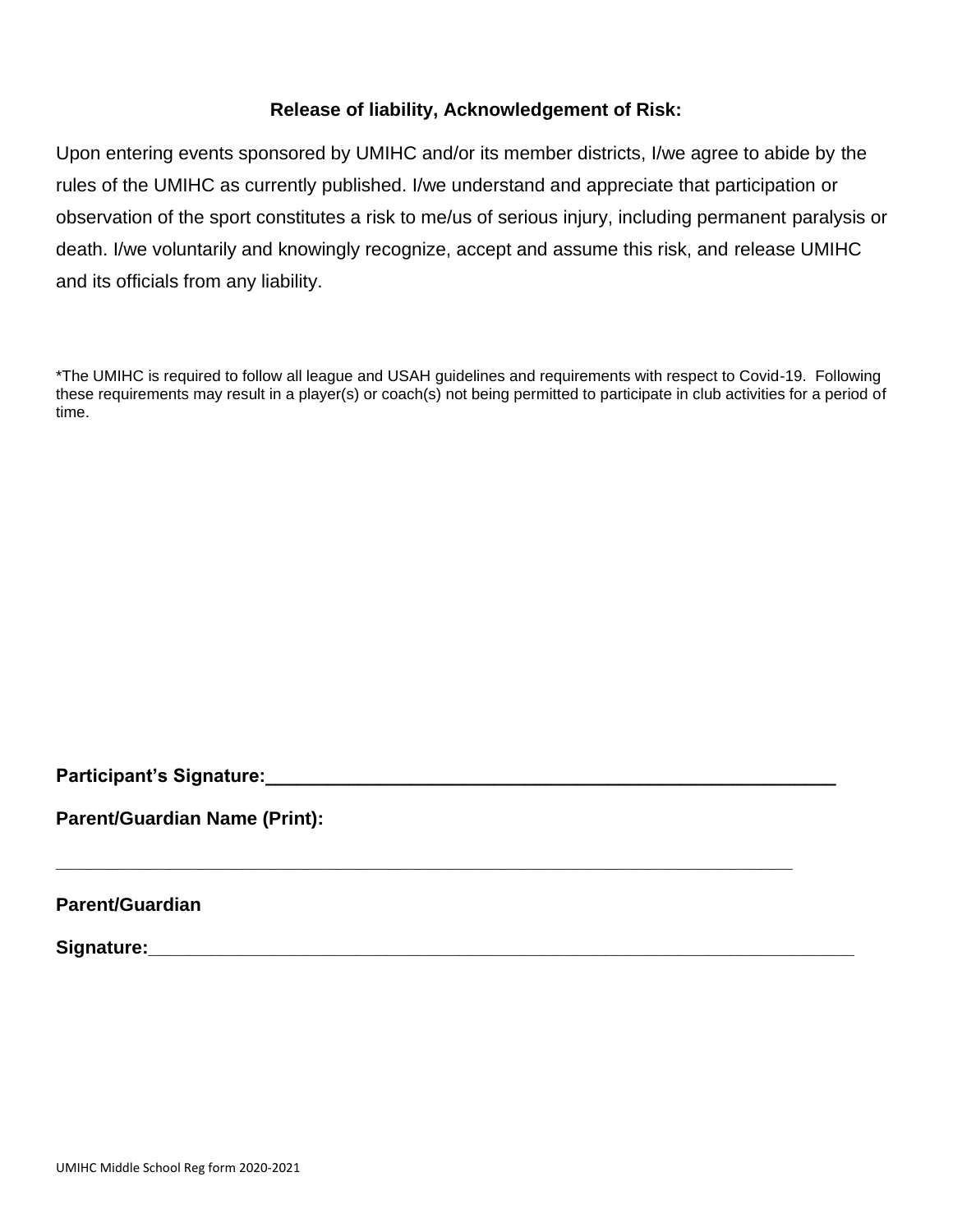### **Instructions for registering on-line with USA Hockey/AAHA**

For the 2020-2021 season you will need to register on-line with USA Hockey/AAHA:

1. Registration for the 2020-2021 seasons begins May 1, 2020.

2. Go to www.usahockey.com

3. Go to the "player tab" and choose "Register on line" from the drop down menu. Under

"Chose Member Type" click on the Ice Players & Coaches button. Then follow the instructions.

4. You will need a credit card to complete the registration. The credit cards that can be used are Visa,

MasterCard, American Express, and Discover.

5. The fee is \$46.00 for USA Hockey and \$10.00 for AAHA (local affiliate) for a total of

\$56.00.

6. When you complete the registration print 2 copies of the confirmation form. Keep one and attach a

**copy of the confirmation page** to the registration packet. It is also suggested that you save the

confirmation form to your hard drive should you need it later.

7. If you are previously registered with another club (travel) for the 2020-2021 season you will use the

same confirmation page that you gave to your travel team. **Do not register twice or you will have** 

### **paid double and no refunds will be made.**

# **NOTE:**

## **FAILURE TO REGISTER WITH USA HOCKEY WILL RESULT IN THE PLAYER NOT BEING ROSTERED AND HE/SHE WILL NOT BE ALLOWED TO PLAY WITH THE TEAM.**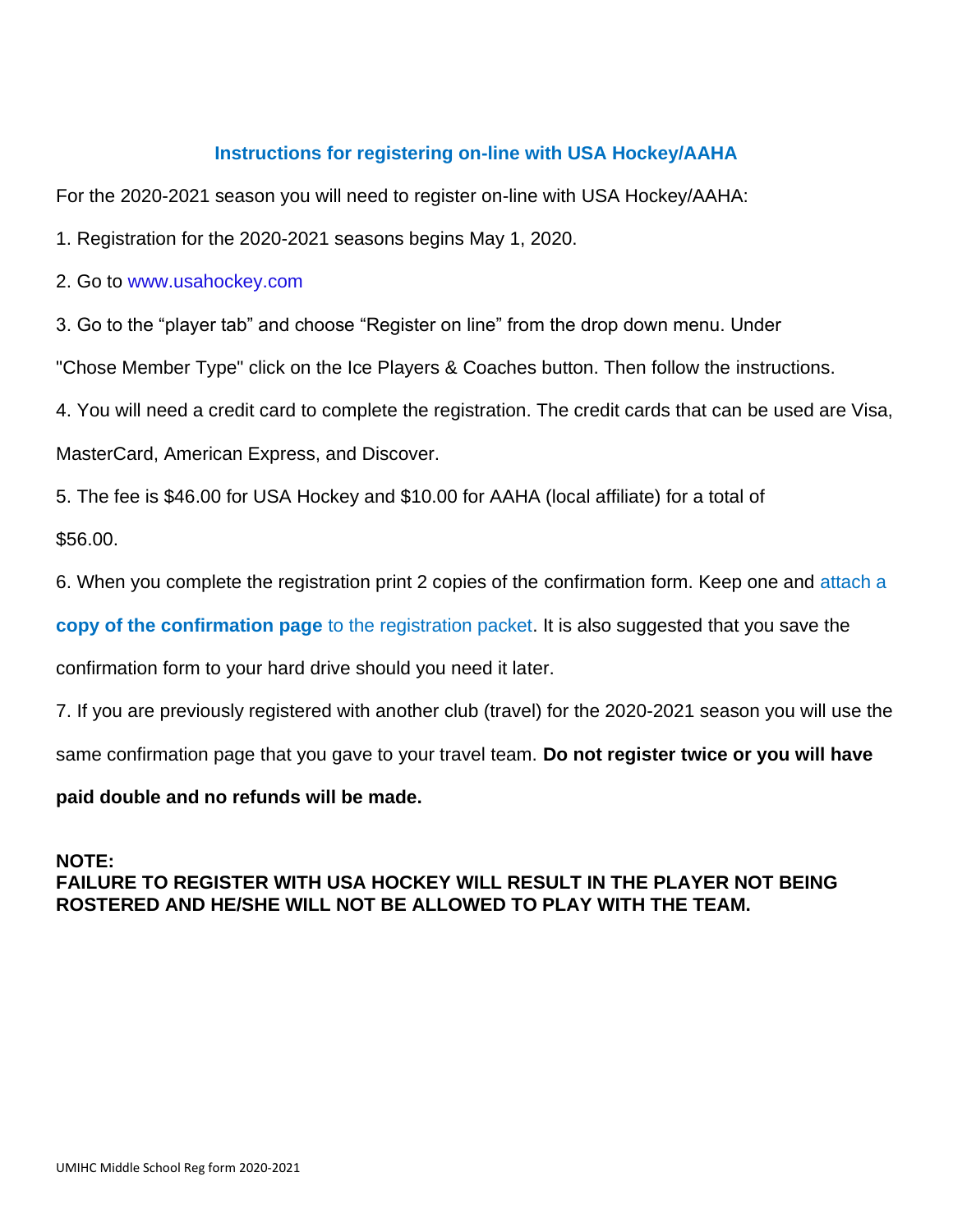### **JERSEY INFORMATION**

Player Name (Last name to appear on Jersey): \_\_\_\_\_\_\_\_\_\_\_\_\_\_\_\_\_\_\_\_\_\_\_\_\_\_\_\_\_\_\_\_\_\_\_

#### **JERSEY INFORMATION**

All players are required to have 2 Jerseys, 1 home and 1 away. **Cost of jerseys are included in the fee for the season.** 

**Jersey Size-Adult only (circle one): S M LG XLG XXLG or Goalie cut**

**Socks (circle one): Small Intermediate Large**

**Jersey Number: All new players must select 3 choices for Jersey Numbers. Numbers will be assigned on a first come first serve basis and returning players can keep their number.**

**Jersey Number: first choice\_\_\_\_\_\_\_ second choice\_\_\_\_\_\_\_ third choice\_\_\_\_\_\_\_**

**Please note:** Jersey Numbers are assigned to one player and may not be transferred to a sibling without prior approval from the board.

Additional items will be available for order at Registration.

Should you have any questions regarding sizing or ordering, please contact the UMIHC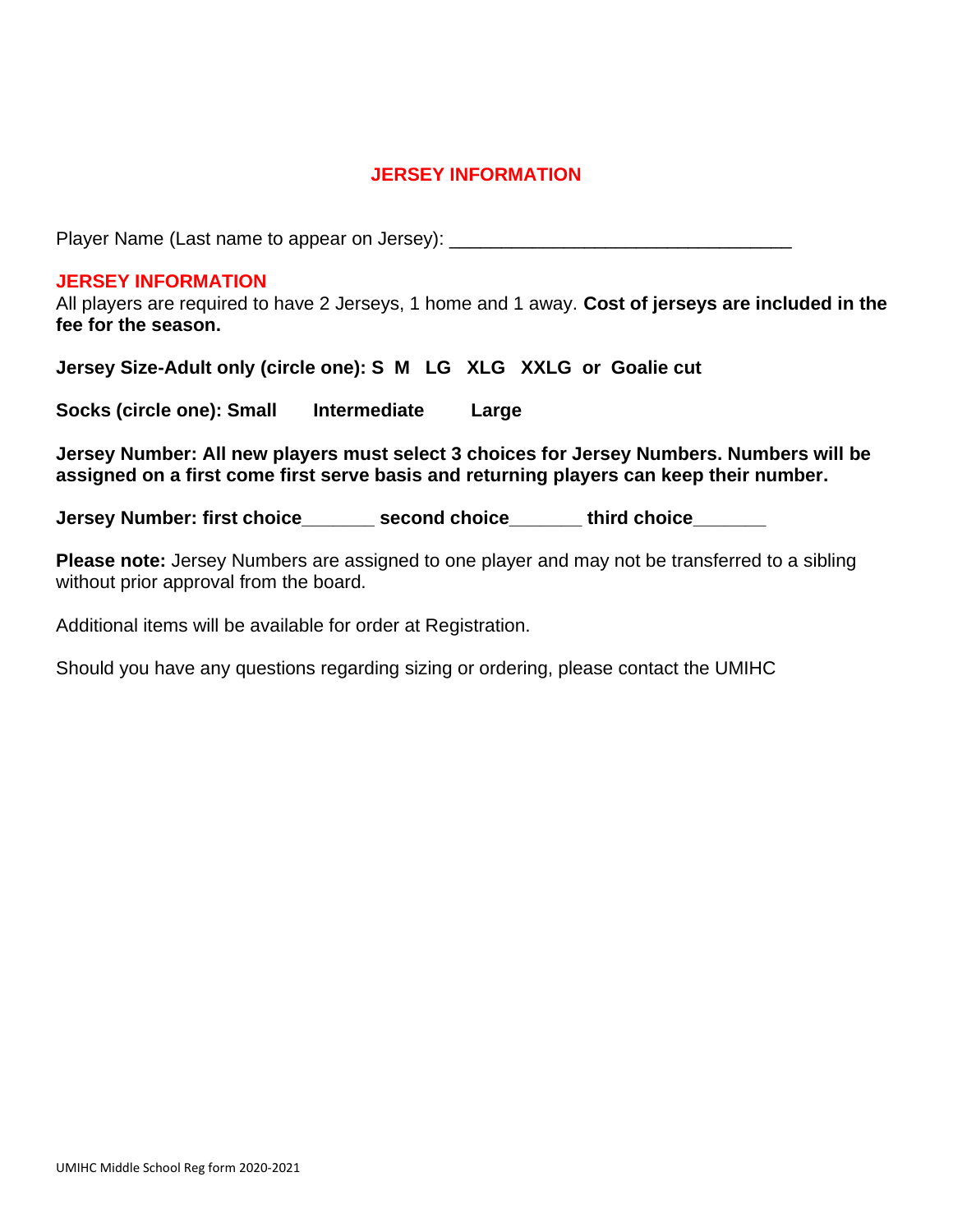### **USA Hockey Waiver of Liability, Release Assumption of Risk & Indemnity Agreement**

It is the purpose of this agreement to exempt, waive and relieve releasees from liability for personal injury, property damage, and wrongful death, including if caused by negligence, including the negligence, if any, of releasees. "Releasees" include USA Hockey, Inc., its affiliate associations, local associations, member teams, event hosts, other participants, coaches, officials, sponsors, advertisers, and each of them, their officers, directors, agents and employees.

For and in consideration of the undersigned participant's registration with USA Hockey, Inc., its affiliates, local associations and member teams (all referred to together as USAH) and being allowed to participate in USAH events and member team activities, participant (and the parent(s) or legal guardian(s) of participant, if applicable) waive, release and relinquish any and all claims for liability and cause(s) of action, including for personal injury, property damage or wrongful death occurring to participant, arising out of participation in USAH events, member team activities, the sport of ice hockey, and/or activities incidental thereto, whenever or however they occur and for such period said activities may continue, and by this agreement any such claims, rights, and causes of action that participant (and participant's parent(s) or legal guardian(s), if applicable) may have are hereby waived, released and relinquished, and participant (and parent(s)/guardian(s), if applicable) does(do) so on behalf of my/our and participant's heirs, executors, administrators and assigns.

Participant (and participant's parent(s)/guardian(s), if applicable) acknowledge, understand and assume all risks relating to ice hockey and any member team activities, and understand that ice hockey and member team activities involve risks to participant's person including bodily injury, partial or total disability, paralysis and death, and damages which may arise there from and that I/we have full knowledge of said risks. These risks and dangers may be caused by the negligence of the participant or the negligence of others, including the "releasees" identified below. These risks and dangers include, but are not limited to, those arising from participating with bigger, faster and stronger participants, and these risks and dangers will increase if participant participates in ice hockey and member team activities in an age group above that which participant would normally participate in. I/We further acknowledge that there may be risks and dangers not known to us or not reasonably foreseeable at this time. Participant (and participant's parent(s)/guardian(s), if applicable) acknowledge, understand and agree that all of the risks and dangers described throughout this agreement, including those caused by the negligence of participant and/or others, are included within the waiver, release and relinquishment described in the preceding paragraph. I/We agree to abide by and be bound under the rules of USA Hockey, including the By-Laws of the corporation and the arbitration clause provisions, as currently published. Copies are available to USA Hockey members upon written request. Participant (and participant's parent(s)/guardian(s), if applicable) acknowledge, understand and assume the risks, if any, arising from the conditions and use of ice hockey rinks and related premises and acknowledge and understand that included within the scope of this waiver and release is any cause of action (including any cause of action based on negligence) arising from the performance, or failure to perform, maintenance, inspection, supervision or control of said areas and for the failure to warn of dangerous conditions existing at said rinks, for negligent selection of certain releasees, or negligent supervision or instruction by releasees.

If the law in any controlling jurisdiction renders any part of this agreement unenforceable, the remainder of this agreement shall nevertheless remain enforceable to the full extent, if any, allowed by controlling law. This agreement affects your legal rights, and you may wish to consult an attorney concerning this agreement.

Participant (and participant's parent(s)/guardian(s), if applicable) agree if any claim for participant's personal injury or wrongful death is commenced against releasees, he/she shall defend, indemnify and save harmless releasees from any and all claims or causes of action by whomever or wherever made or presented for participant's personal injuries, property damage or wrongful death. Participant (and participant's parent(s)/guardian(s), if applicable) acknowledge that they have been provided and have read the above paragraphs and have not relied upon any representations of releasees, that they are fully advised of the potential dangers of ice hockey and understand these waivers and releases are necessary to allow amateur ice hockey to exist in its present form. Significant exclusions may apply to USA Hockey's insurance policies, which could affect any coverage. For example, there is no liability coverage for claims of one player against another player. Read your brochure carefully and, if you have any questions, contact USA Hockey or a District Risk Manager.

| .<br>- 1112<br>יי<br>-<br>ι.<br>. . |  |
|-------------------------------------|--|
|-------------------------------------|--|

PARTICIPANT SIGNATURE

PARTICIPANT NAME (PRINT)

\_\_\_\_\_\_\_\_\_\_\_\_\_\_\_\_\_\_\_\_\_\_\_\_\_\_\_\_\_\_\_\_\_\_\_\_\_\_\_\_\_\_\_\_\_\_

Date Signed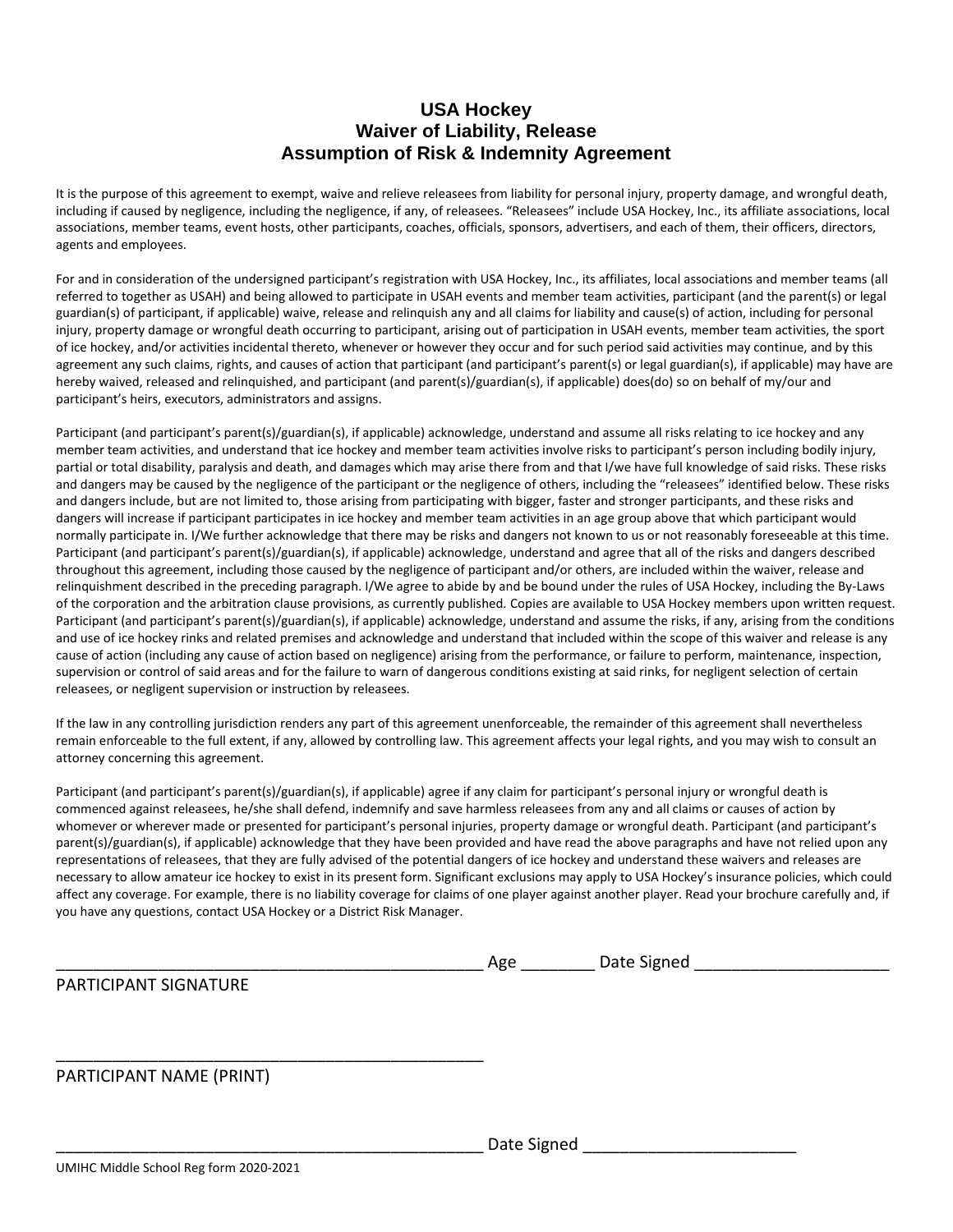### **USA HOCKEY CONSENT TO TREAT**

This is to certify that on this date, I \_\_\_\_\_\_\_\_\_\_\_\_\_\_\_\_\_\_\_\_\_\_\_\_\_\_\_, as parent or guardian of \_\_\_\_\_\_\_\_\_\_\_\_\_\_\_\_\_\_\_\_\_\_\_\_\_\_\_\_, give my consent to USA Hockey and its medical representative to obtain medical care from any licensed physician, hospital, or clinic for the above mentioned athlete, for any injury that could arise from participation in USA Hockey sanctioned events. If said athlete is covered by any insurance company, please complete the following:

| (parent/guardian) |  |
|-------------------|--|
|                   |  |
|                   |  |
|                   |  |

Excess accident insurance up to \$25,000, subject to deductibles, exclusions and certain limitations, is provided to all USA Hockey registered team participants. For further details call Lisa Flores, Talbot Agency, Inc., (505) 828-4064. To file an excess accident claim, call AIG, (800) 551-0824 1C Rev 8/02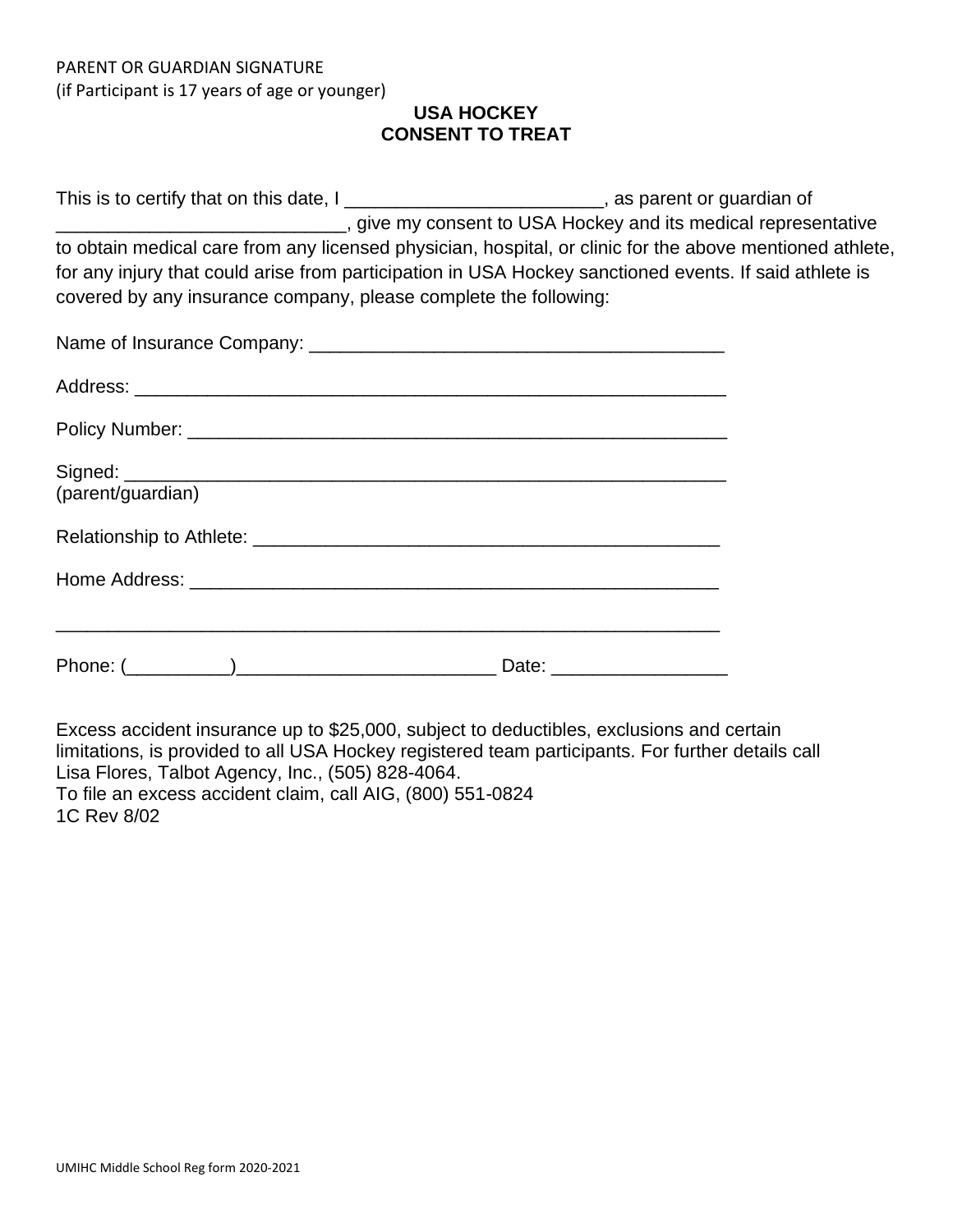#### **Report of Physical Information – Required to be filled out by parent**

|                                         | Date: _______________                                                                               |
|-----------------------------------------|-----------------------------------------------------------------------------------------------------|
|                                         | Birth Date: ______________                                                                          |
|                                         | Daytime Phone: __________________________________ Evening Phone: __________________________________ |
| WHO TO CONTACT IN CASE OF AN EMERGENCY? |                                                                                                     |
|                                         |                                                                                                     |
|                                         | Daytime Phone: ___________________________________ Evening Phone: _________________________________ |
|                                         |                                                                                                     |

#### **PLEASE COMPLETE THE FOLLOWING:**

If the answer to any of the following questions is or was yes, please describe the problem and its implications for proper first aid treatment on a separate piece of paper.

#### **Have you had (or do you presently have) any of the following? Circle One**

| Head injury (concussion, skull fracture): | Yes        | No |  |
|-------------------------------------------|------------|----|--|
| Fainting spells:                          | <b>Yes</b> | No |  |
| Convulsions/epilepsy:                     | Yes        | No |  |
| Neck or back injury:                      | Yes        | No |  |
| Asthma:                                   | Yes        | No |  |
| High blood pressure:                      | Yes        | No |  |
| Kidney problems:                          | Yes        | No |  |
| Hernia:                                   | <b>Yes</b> | No |  |
| Diabetes:                                 | Yes        | No |  |
| Heart murmur:                             | Yes        | No |  |
| Allergies:                                | Yes        | No |  |
| Please specify: __                        |            |    |  |
| Injuries to:                              |            |    |  |
| Shoulder:                                 | Yes        | No |  |
| Knee:                                     | Yes        | No |  |
| Ankle:                                    | Yes        | No |  |
| Fingers:                                  | <b>Yes</b> | No |  |
| Arm:                                      | Yes        | No |  |
| Other:                                    |            |    |  |
| Impaired vision:                          | Yes        | No |  |
| Impaired hearing:                         | Yes        | No |  |
| Other:                                    |            |    |  |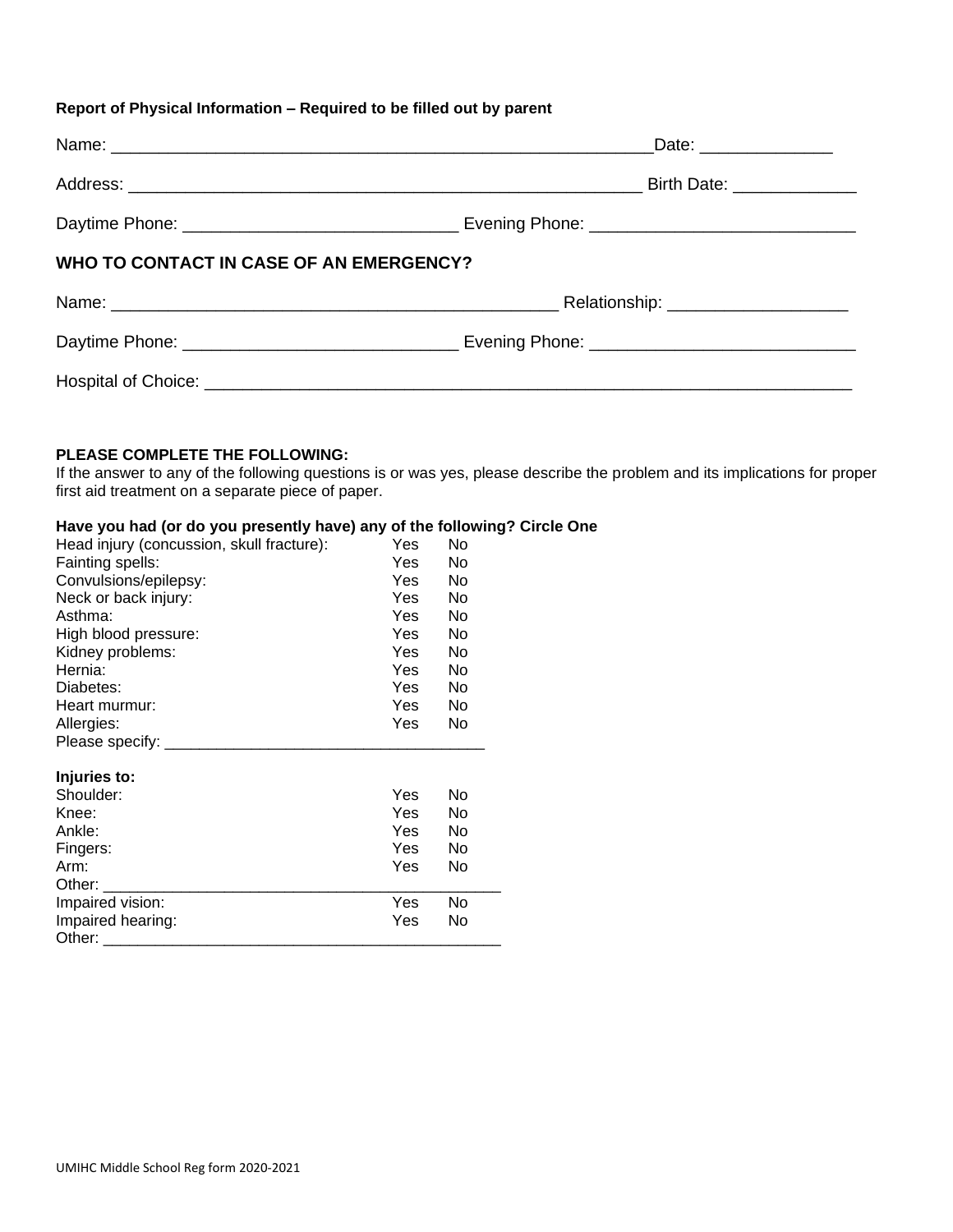**(Continued) Medical History**: (Give significant details, including allergies, operations, asthma, or any other physical restriction for the player.)

#### **WHAT OTHER RECOMMENDATIONS DO YOU WISH TO MAKE TO THE COACHES WHICH MIGHT BE OF BENEFIT TO THIS CHILD FROM THE POINT OF PHYSICAL FITNESS:**

**\_\_\_\_\_\_\_\_\_\_\_\_\_\_\_\_\_\_\_\_\_\_\_\_\_\_\_\_\_\_\_\_\_\_\_\_\_\_\_\_\_\_\_\_\_\_\_\_\_\_\_\_\_\_\_\_\_\_\_\_\_\_\_\_\_\_\_\_\_\_\_\_\_\_\_\_\_\_\_\_\_\_\_\_\_\_\_\_\_**

| When was the players last Tetanus Booster? __________                                                |                                |
|------------------------------------------------------------------------------------------------------|--------------------------------|
|                                                                                                      |                                |
|                                                                                                      |                                |
|                                                                                                      |                                |
| Are there any restrictions on this player activities? _____Explain: ________________________________ |                                |
|                                                                                                      |                                |
|                                                                                                      |                                |
|                                                                                                      |                                |
|                                                                                                      |                                |
|                                                                                                      |                                |
|                                                                                                      |                                |
|                                                                                                      | Date: ________________________ |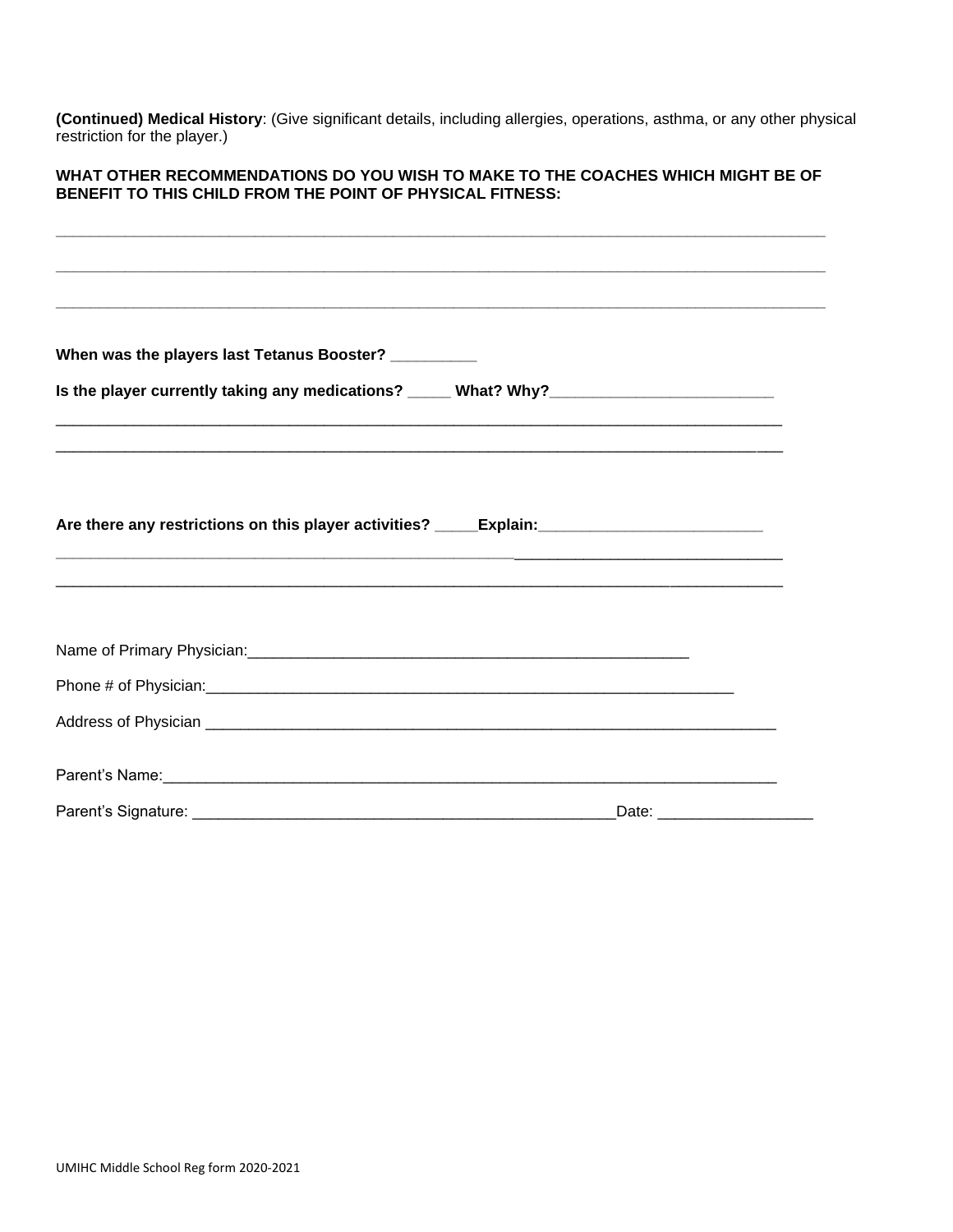#### **PARTICIPANT CODE OF CONDUCT**

To be read and signed by you as a member of Team: \_\_\_\_\_\_\_\_\_\_\_\_\_\_\_\_\_\_\_\_\_\_\_\_\_\_\_\_\_\_\_

Participating in USA Hockey for the 2020-2021 season.

1. No swearing or abusive language on the bench, in the rink, or at any team function.

2. No lashing out at any official no matter what the call is. The coaching staff will handle all matters pertaining to officiating.

3. Anyone who receives a penalty will skate directly to the penalty box.

4. Fighting will not be tolerated. Fighting will result in an appearance before a Discipline Committee.

5. There will be no drinking, smoking, chewing of tobacco or use of illegal substance at any team function.

6. I will conduct myself in a befitting manner at all facilities (ice rink, hotel, restaurant, etc.) during all team functions.

7. Any player or team official who cannot abide by these rules or violates them will be subject to further disciplinary action.

| Date: |  |  |  |
|-------|--|--|--|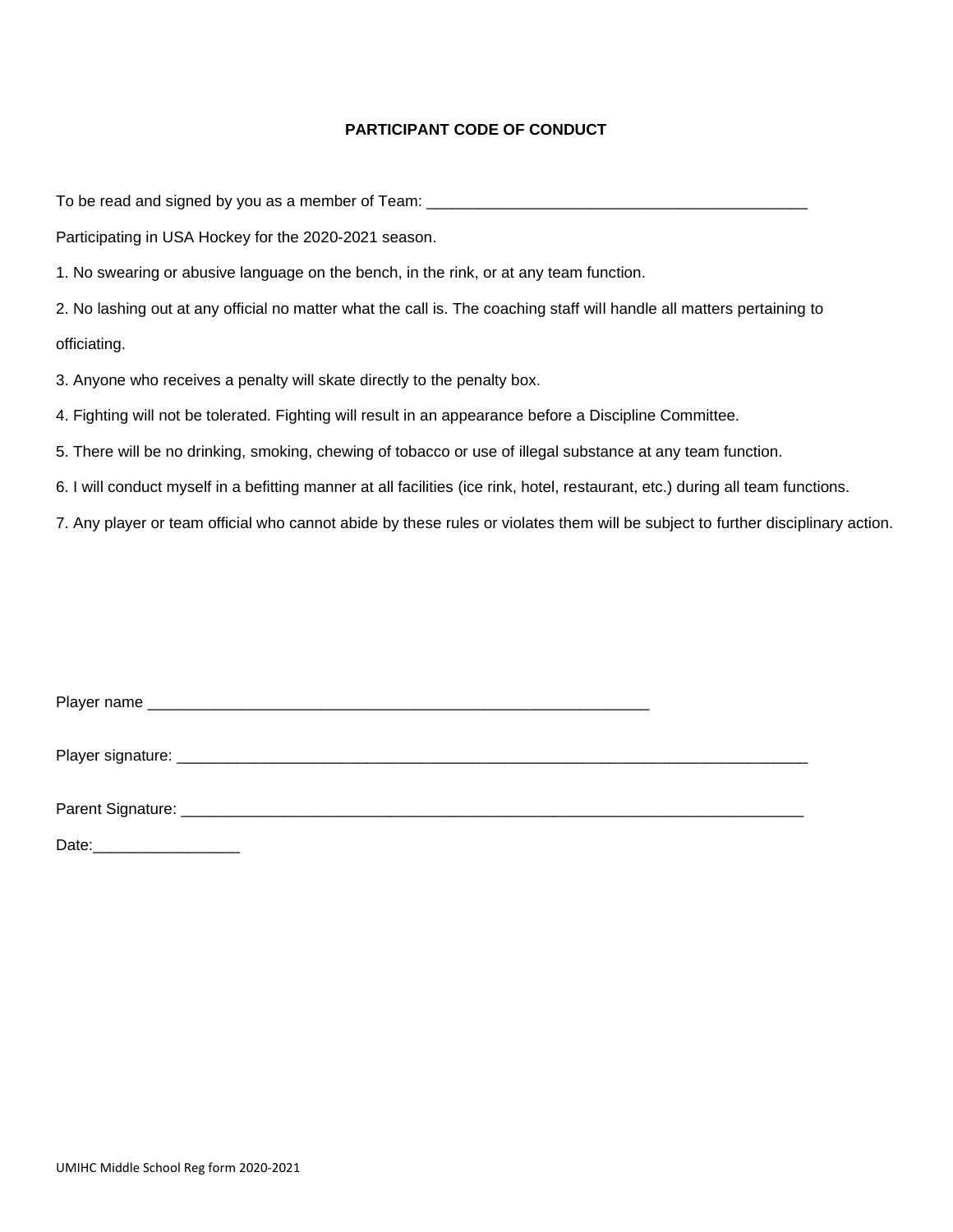#### **Upper Moreland Ice Hockey Club Parent/Guardian Code of Conduct**

All parents/guardians (referred to going forward as "parents") will abide by a Code of Conduct, which includes the following

provisions:

1. Parents will be supportive of the UMIHC Player Code of Conduct, as well as the rules and regulations of "USA Hockey" and "ICSHL". This includes: PARENTS WILL NOT GO ONTO THE ICE SURFACE AT ANY TIME UNLESS ASKED TO DO SO BY A GAME OFFICIAL/COACH IN THE CASE OF PLAYER INJURY.

2. Parents will help coaches emphasize that winning is the result of teamwork, practice, hard work and discipline.

3. Parents will not use loud, obscene or disrespectful language or gestures to coaches, players, game officials, opposing teams or spectators.

4. Parents will support the work and efforts of the Coaching Staff. Disagreements or disputes with the coaching staff should be addressed in a professional and respectful manor taking into consideration the "24 hour rule". The Coach also has the right to utilize the "24 hour rule". \*

If after direct discussions with the Coaching Staff, a parent believes that issues have not been resolved; concerns should then be directed to the Hockey Operations Director. If a parent believes that the issue has still not been resolved, the dispute will be referred to the Grievance Committee which consists of the Club President, Vice President and Hockey **Operations** 

The Hockey Operations Director is responsible for disciplinary action relating to the UMIHC Code of Conduct for Players, Parents and Coaches.

5. Parents will accept the decisions of referees and league officials as being fair and impartial.

6. Parents will ensure that their Player has and utilizes full and well-maintained protective gear. Players will not participate in games or practices without complete gear.

7. Parents will support the UMIHC rule that out of school suspensions result in game/practice suspensions on a one for one basis. The second suspension will result in a review, by the Board, of the Player's continued membership in the UMIHC.

8. Parents are financially responsible for the destruction, defacement or loss of use of property, at any rink or facility used by the UMIHC, caused by their Player.

9. Parents will not use or possess alcoholic beverages or non-prescription drugs at any UMIHC game, practice or facility. 10. Parents will make every effort to pay fees on a timely basis. If fees are not current with the schedule, the player will not be allowed to practice or play in any games. It is fully understood by UMIHC that any family can face unexpected financial problems. If issues arise that will delay your payment, please contact the Treasurer and every effort will be made to work out a solution. All conversations will be held in strict confidence. **YOUR PLAYER WILL BE PLACED ON**

#### **THE NO PAY/ NO PLAY LIST IF NOT PAID accordingly.**

11. Serious violations of this code of conduct by parents may result in a temporary or permanent ban of the parent from the rink area during practice and game times. A decision to take this action must be approved by both the Hockey Operations and the President.

**\*24 Hour Rule- refrain from speaking to Coach/Parent for one day so emotions can calm**

**By signing below, I acknowledge my understanding of the above codes of conduct and my intention of being held to these standards as outlined in this document.**

Parent signature Date

Parent signature Date

Player Name:

\_\_\_\_\_\_\_\_\_\_\_\_\_\_\_\_\_\_\_\_\_\_\_\_\_\_\_\_\_\_\_\_\_\_\_ \_\_\_\_\_\_\_\_\_\_\_\_\_

\_\_\_\_\_\_\_\_\_\_\_\_\_\_\_\_\_\_\_\_\_\_\_\_\_\_\_\_\_\_\_\_\_\_\_ \_\_\_\_\_\_\_\_\_\_\_\_\_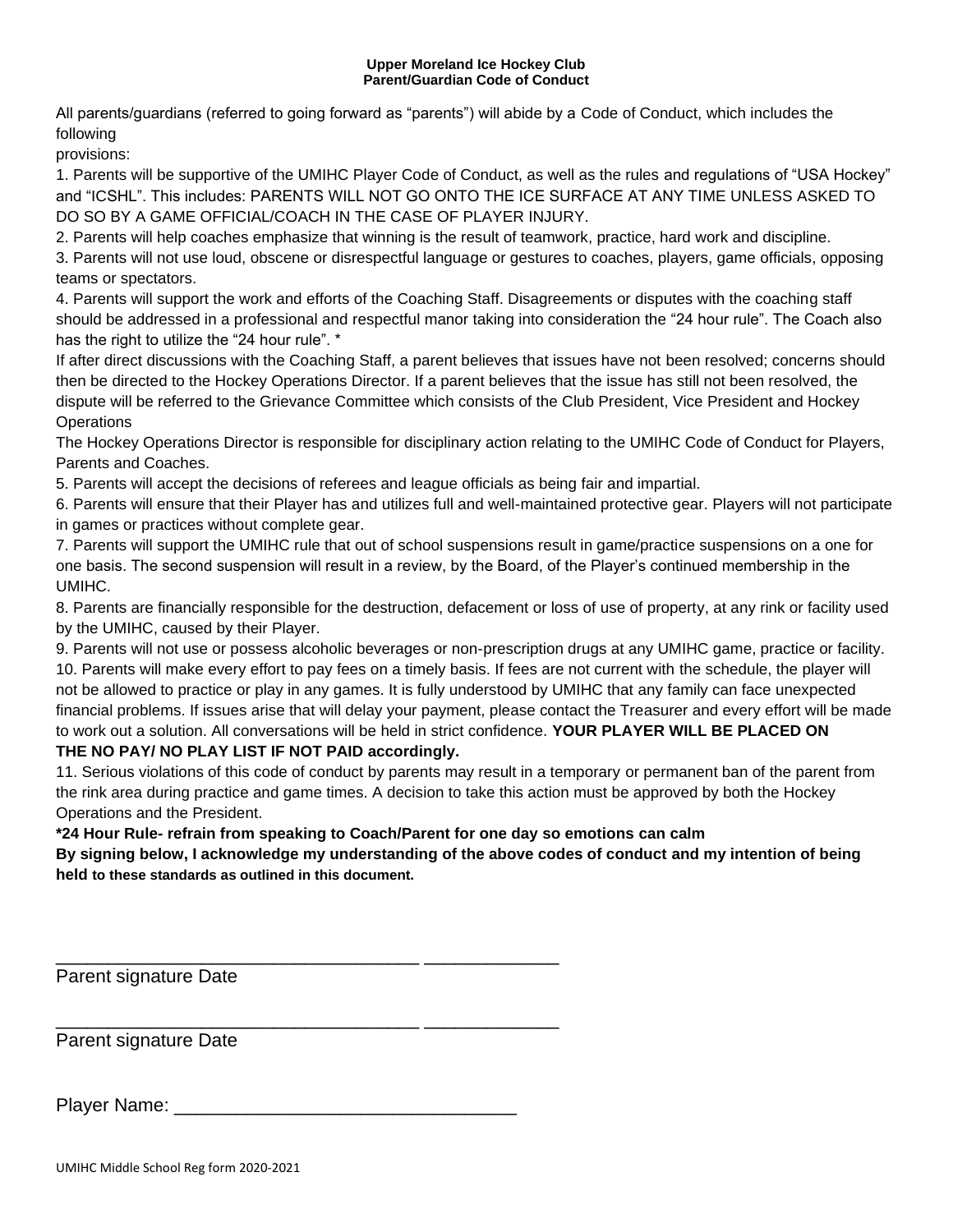#### **Upper Moreland Ice Hockey Club Player Code of Conduct**

#### **THE READING AND SIGNING OF THIS DOCUMENT WILL BE CONSIDERED THE PLAYER'S WARNING.**

All Players will abide by a Code of Conduct, which includes the following provisions:

1. Players will support and follow the UMIHC Code of Conduct as well as the rules and regulations of "USA Hockey" and "ICSHL".

2. Academics always come first-----it is your future.

3. Players will not use loud, obscene or disrespectful language or gestures to coaches, game officials, opposing teams,

spectators or teammates. Excessive celebration, taunting or embarrassing opposing players is prohibited.

4. Initiating or participating in physical or verbal confrontations of any kind, whether during games, practices or off ice, with coaches, teammates, game officials, opposing players or spectators is prohibited.

5. Players will accept the decision of referees and league officials as being fair and impartial.

6. Players must act in a professional, truthful manner demonstrating respect and good sportsmanship.

7. Players will not use or be in possession of alcohol, tobacco, marijuana, or illegal or non-prescribed drugs at any time.

8. Stealing, destroying or defacing of any property or equipment owned, utilized or associated with the UMIHC will result in a review, by the Board, of the Player's continued membership in the UMIHC.

9. Out of school suspensions will result in game/practice suspensions on a one for one basis. The second suspension will result in a review, by the Board, of the Player's continued membership in the UMIHC.

10. Players must:

a) Attend all practices and games—if unable due to illness, injury or another commitment—the player must provide prior notice to the Head Coach

b) Be dressed and ready to take the ice 10 minutes before the game/practice. This time will be the

Coaches time—players being quiet and attentive—so that the Coaching Staff can discuss the game or practice.

c) Follow all coaching assignments, instruction, and discipline during practice and games (this includes pre and post game meeting/discussions).

d) During a game there is no arguing or debating game strategy or coaches' decisions on the bench.

e) Take practice seriously—help and support teammates.

f) Wear full protective, well maintained, and ice hockey approved equipment, at all times, including a mouthpiece.

Complete equipment is required in order to participate in games or practices.

g) In order to play in a game, wear the team uniform, with black pants, black helmet and matching socks.

- h) After a game, shake hands with all opposing players and referees.
- i) Leave the locker rooms neat, undamaged, with no trash or tape left behind.

11. Player must not:

- a) Spit anywhere in the rink—floors, walls, etc.
- b) Show disrespect for Coaches or Teammates.
- c) Toss sticks behind the bench area—rather place in an organized fashion.
- d) Throw any equipment or objects out of anger at any time.
- e) Wear game jersey to practice.

#### **DISCIPLINARY ACTION FOR VIOLATIONS OF ANY OF THESE CODES**

The UMIHC Commissioner will notify all players of any infractions. The Disciplinary Committee, Board of Directors, and the Coaches will also be notified.

#### **By signing below, I acknowledge my understanding of the codes of conduct and my intention of being held to these standards as outlined in this document. As a general rule this code of conduct will be enforced in the order as outlined below. Based on the severity of the infraction and/or the attitude of the player, this process may be lessened or accelerated with the President's approval.**

1st offense against any part of this Code of Conduct will result in an automatic game suspension and/or practice suspension. 2<sub>nd</sub> offense against any part of this Code of Conduct will result in immediate suspension from all games and practices until review by the Board of Directors. For the 1st offense of items 4, 7, or 8 of this Code of Conduct there will be an immediate suspension from all club activities until review by the Board of Directors.

**Expulsion from the Upper Moreland School District will result in immediate suspension from all practices and games and reinstatement to the team will be subject to the player's readmission to the Upper Moreland School District and approval by the Board of Directors.**

Player Signature/Date\_\_\_\_\_\_\_\_\_\_\_\_\_\_\_\_\_\_\_\_\_\_\_\_\_\_\_\_\_\_\_\_\_\_\_\_\_\_\_\_\_ \_\_\_\_\_\_\_\_\_\_\_\_\_\_

Player's signature/Date

UMIHC Middle School Reg form 2020-2021